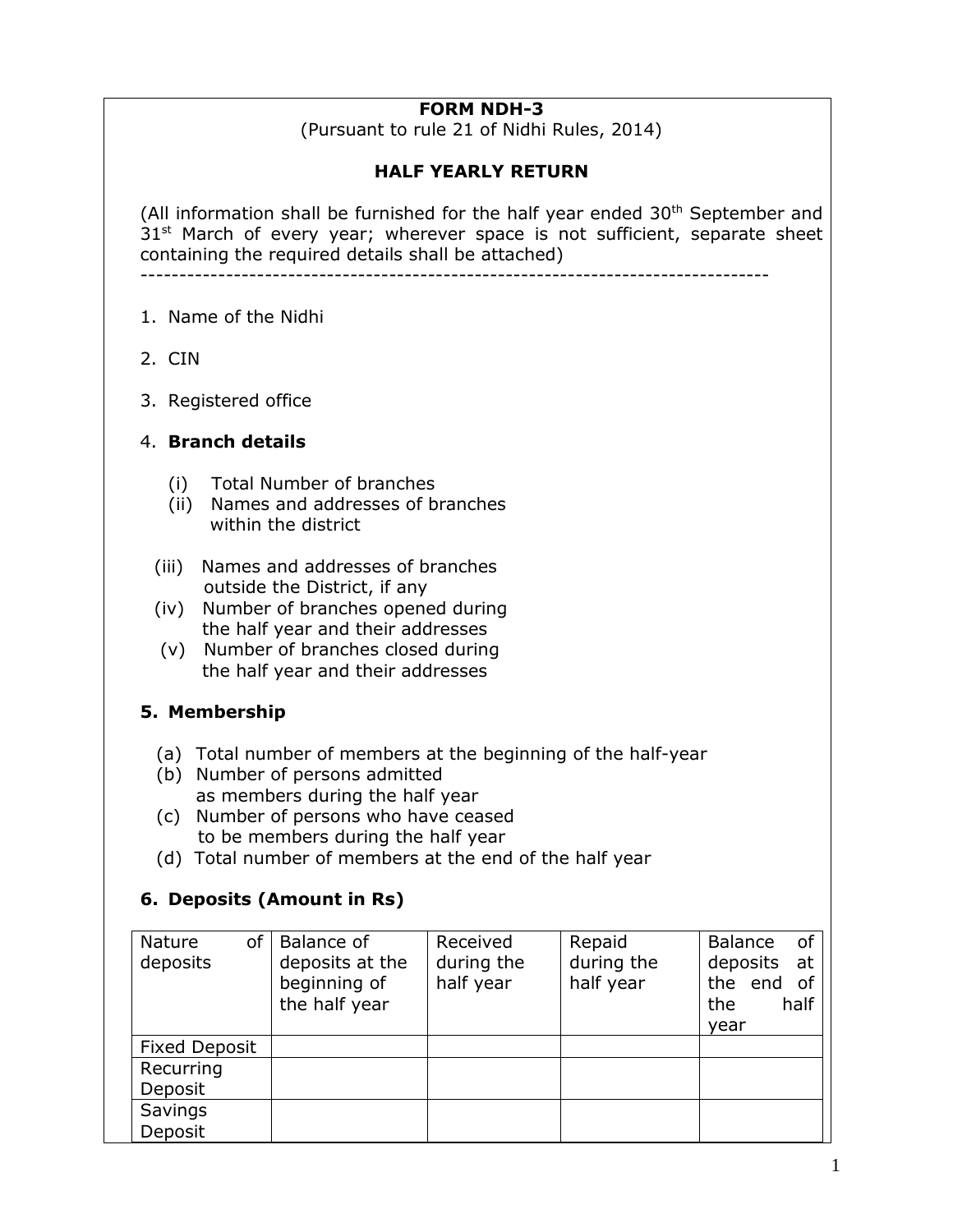| Cumulative<br>Deposit      |  |  |
|----------------------------|--|--|
| Others, if any<br>specify) |  |  |
| <b>TOTAL</b>               |  |  |

# **7. Loans (Amount in Rs)**

| of<br>Nature<br>Loans                               | Balance of Loan<br>at the<br>beginning of<br>the half year | <b>Disbursed</b><br>during the<br>half year | Realized<br>during the<br>half year | Balance<br>of<br>at<br>Loans<br>of<br>the end<br>the<br>half<br>year |
|-----------------------------------------------------|------------------------------------------------------------|---------------------------------------------|-------------------------------------|----------------------------------------------------------------------|
| Loans against<br>immovable<br>property              |                                                            |                                             |                                     |                                                                      |
| Loans against<br><b>Jewels</b>                      |                                                            |                                             |                                     |                                                                      |
| Loans against<br><b>Deposits</b>                    |                                                            |                                             |                                     |                                                                      |
| loans,<br>Other<br>if any<br>(specify)<br>security) |                                                            |                                             |                                     |                                                                      |
| Loans to<br>employees                               |                                                            |                                             |                                     |                                                                      |
| <b>TOTAL</b>                                        |                                                            |                                             |                                     |                                                                      |

# **8. Details relating to litigation, if any.**

|                        | At the<br>beginning of<br>the half year |                | Filed during<br>the half year |               | Disposed off<br>during the half<br>year |                | Outstanding<br>at<br>the end of the<br>half year |                |
|------------------------|-----------------------------------------|----------------|-------------------------------|---------------|-----------------------------------------|----------------|--------------------------------------------------|----------------|
|                        | No:<br>of<br>cases                      | Amount<br>(Rs) | No:<br>оf<br>cases            | Amount<br>(Rs | No:<br>оf<br>cases                      | Amount<br>(Rs) | No:<br>of<br>cases                               | Amount<br>(Rs) |
| Suit filed<br>accounts |                                         |                |                               |               |                                         |                |                                                  |                |

## **9. Financial summary:**

- (i) Ratio of Net Owned Funds to Deposits
- (ii) Total amount of unencumbered Term Deposits(Rs)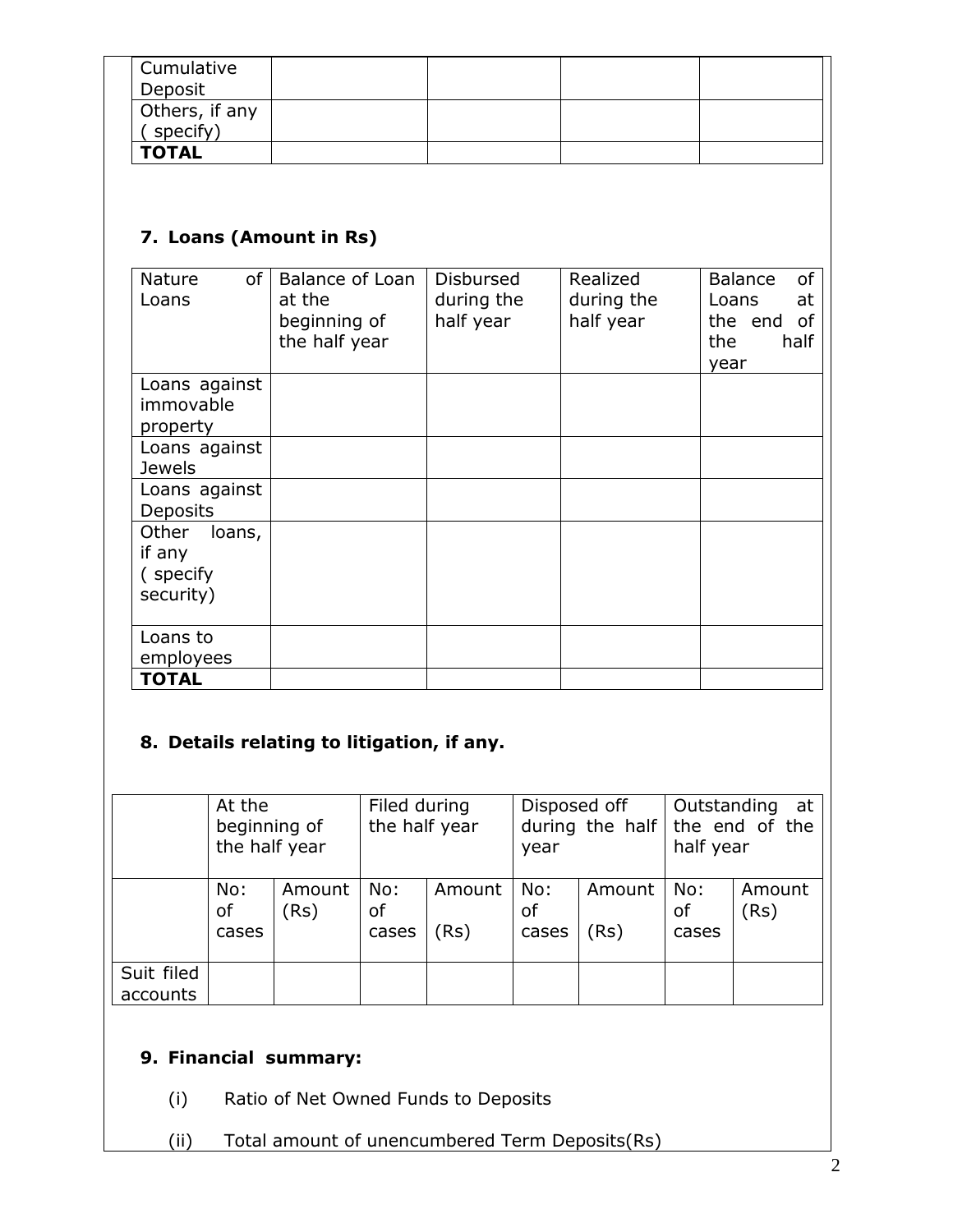(iii) Names and addresses of the Scheduled Commercial

Bank/Post Office where such deposits have been

Placed, with the amount of deposit in each.

- (iv) Percentage of unencumbered Term Deposits to the total deposits outstanding
- (v) Paid up share capital(total)

(vi) Amount of paid up Preference Share capital

(a)Outstanding at the beginning of the half year

- (b)Redeemed during the period
- (c) Outstanding at the end of the half year

## **Verification**

--------------------------------------------------------------------------------

I am authorized by the Board of Directors of the Company vide resolution no…………. dated…………… to sign this form and declare that all the requirements of Companies Act, 2013 (18 of 2013) and the rules made thereunder in respect of the subject matter of this form and matters incidental thereto have been complied with. I also declare that all the information given herein above is true, correct and complete including the attachments to this form and nothing material has been suppressed. It is hereby further certified that the professional ( Name and Type i.e. C.A/CS/CWA/ to Given) certifying this form has been duly engaged for this purpose.

## **To be digitally signed by**

Designation (to be given)

DIN of the person signing the form

### **Certificate by practicing professional**

I declare that I have been duly engaged for the purpose of certification of this form. It is hereby certified that I have gone through the provisions of the Companies Act, 2013 (18 of 2013) and rules thereunder for the subject matter of this form and matters incidental thereto and I have verified the above particulars